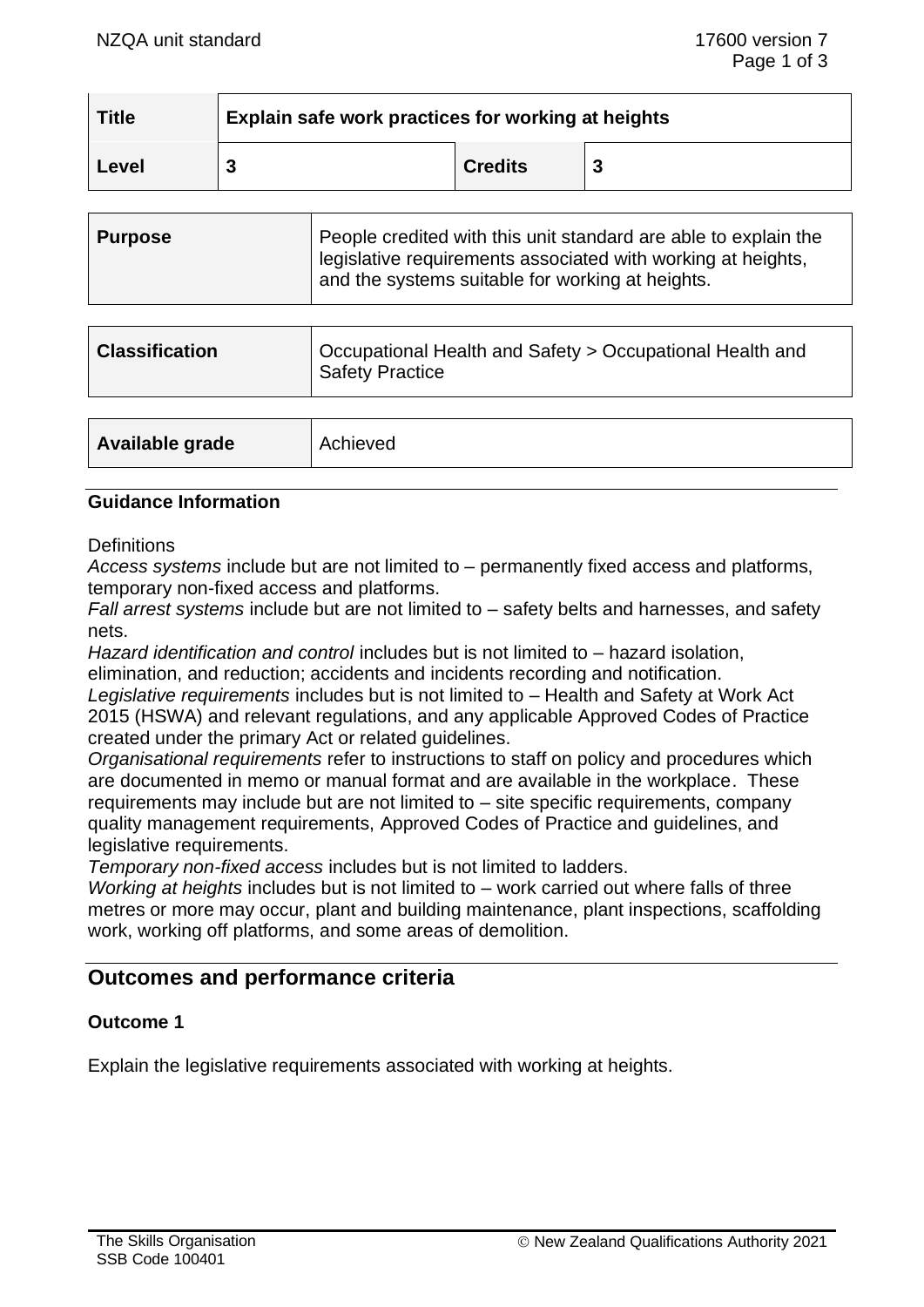## **Performance criteria**

- 1.1 Legislative requirements stated in the HSWA and its subsequent amendments are explained in terms of fall arrest, height work, and associated safety activities.
	- Range requirements include but are not limited to employers'. employees', and principals' duties; hazard identification and control; regulations involved when working above three metres; safety equipment manufacturers' and suppliers' duties; training and supervision obligations.
- 1.2 Legislative requirements connected with standards and codes of practice are explained in terms of fall arrest, height work, and associated safety activities.
	- Range requirements include but are not limited to  $-$  design, general safety, permanently fixed access and platforms, temporary nonfixed access and platforms, safety belts and harnesses, safety nets.
- 1.3 Hazard factors are identified in terms of each type of height work and type of fall arrest system to identify the controls required for health and safety compliance.
	- Range factors include but are not limited to weather conditions, unguarded openings and building perimeters, ill-considered designs, no means of prevention from or arresting a fall. inadequate anchorage points, lack of guard rails, lack of knowledge and experience, lack of safety and protective clothing.

#### **Outcome 2**

Explain the systems suitable for working at heights.

#### **Performance criteria**

- 2.1 Different types of access systems are identified.
	- Range permanent fixed access and platforms, temporary non-fixed access and platforms, scaffolding, mechanical plant for the support of personnel.
- 2.2 The applications of safety nets are explained in terms of minimising risks resulting from falls.
	- Range secondary protection for personnel, suitability for use, protection of other personnel/public.
- 2.3 Different types of safety belts and harnesses are explained in terms of their applications to the height work to be undertaken.
	- Range types include but are not limited to  $-$  safety belts, sit-harnesses, line person belts, full body harnesses.